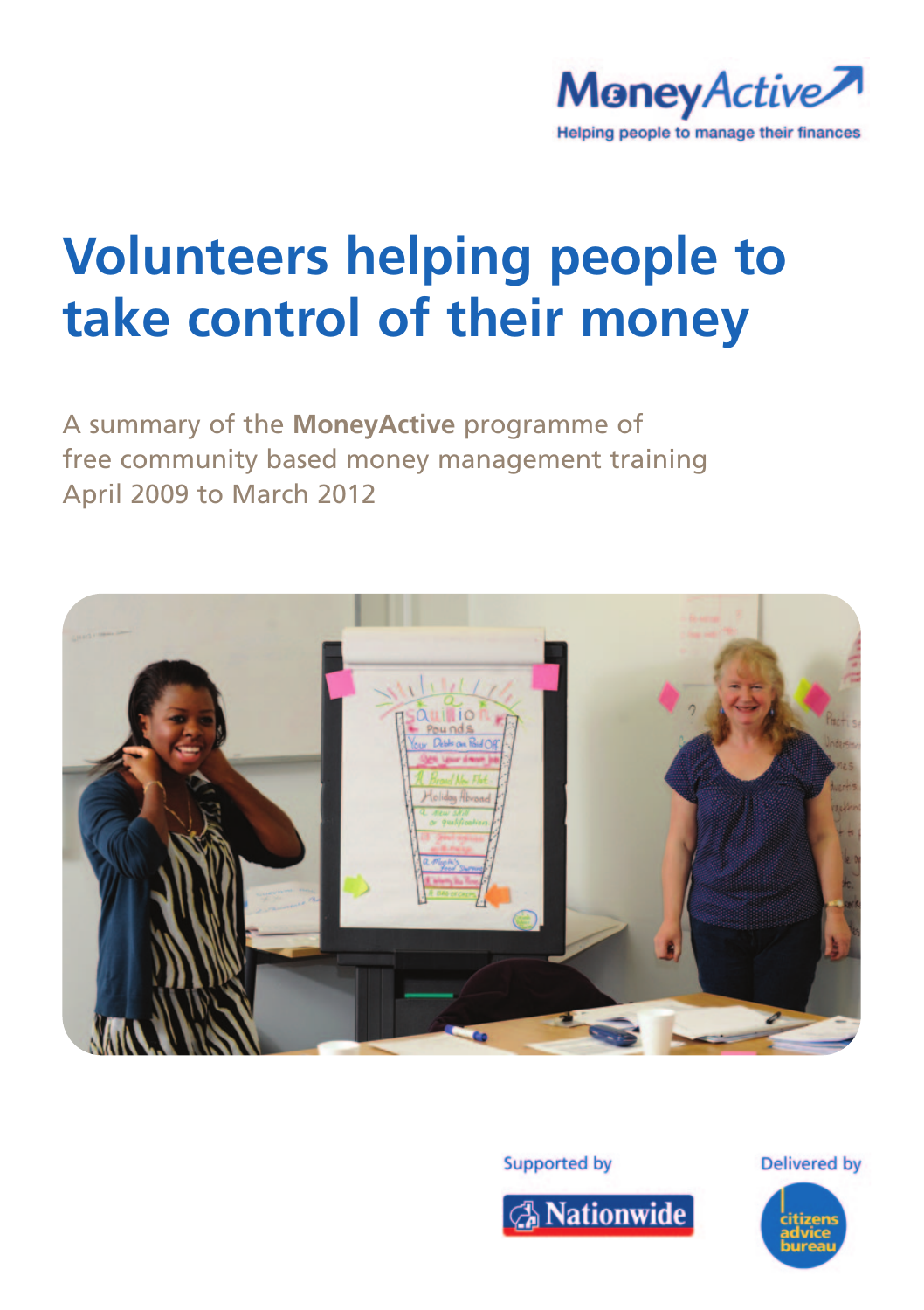### **Foreword**

Volunteers are the backbone of the Citizens Advice service and thanks to the significant support of Nationwide Building Society we have been able to support and train over 1,700 volunteers in new financial education roles.

The involvement of volunteers in the MoneyActive programme has enabled us to expand the capacity of our bureaux to help people to gain the knowledge, skills and confidence to take control of their money and avoid unmanageable debt.

### **Gillian Guy, Chief Executive, Citizens Advice**

One of Nationwide's top priorities is to help people better manage their money. In addition to the support our branches offer our own customers and the free tools we provide online, we applaud the role Citizens Advice plays in providing free, independent and impartial education and advice to those most in need. The MoneyActive volunteers have made a real difference in their communities by boosting the financial capability of over 200,000 people over the last three years. We are very proud to partner Citizens Advice in its groundbreaking work to prevent debt and the harm it causes individuals and society.

### **Graeme Hughes Group Director, Human Resources, Customer Experience and Corporate Affairs, Nationwide Building Society**

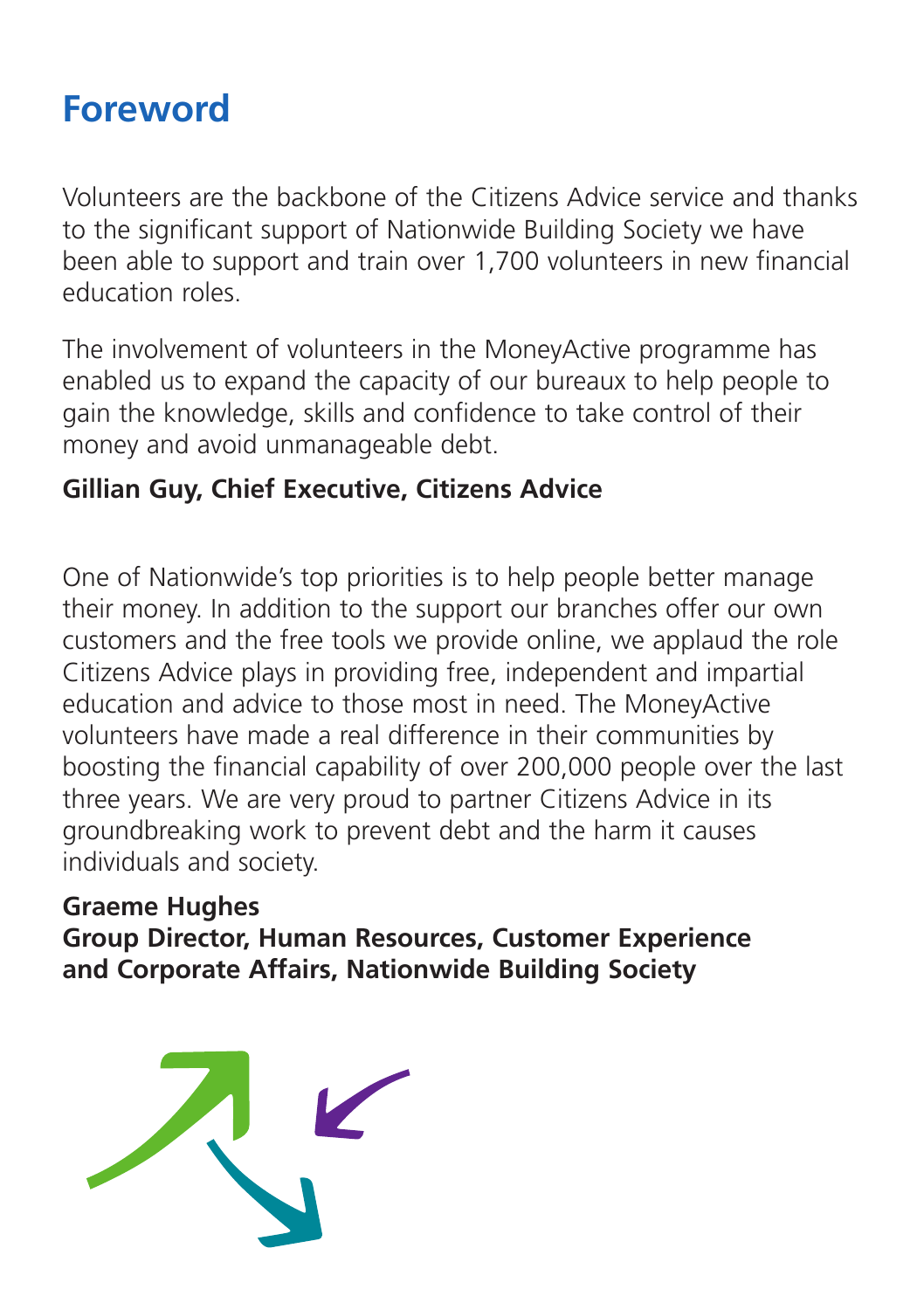### **Project results**

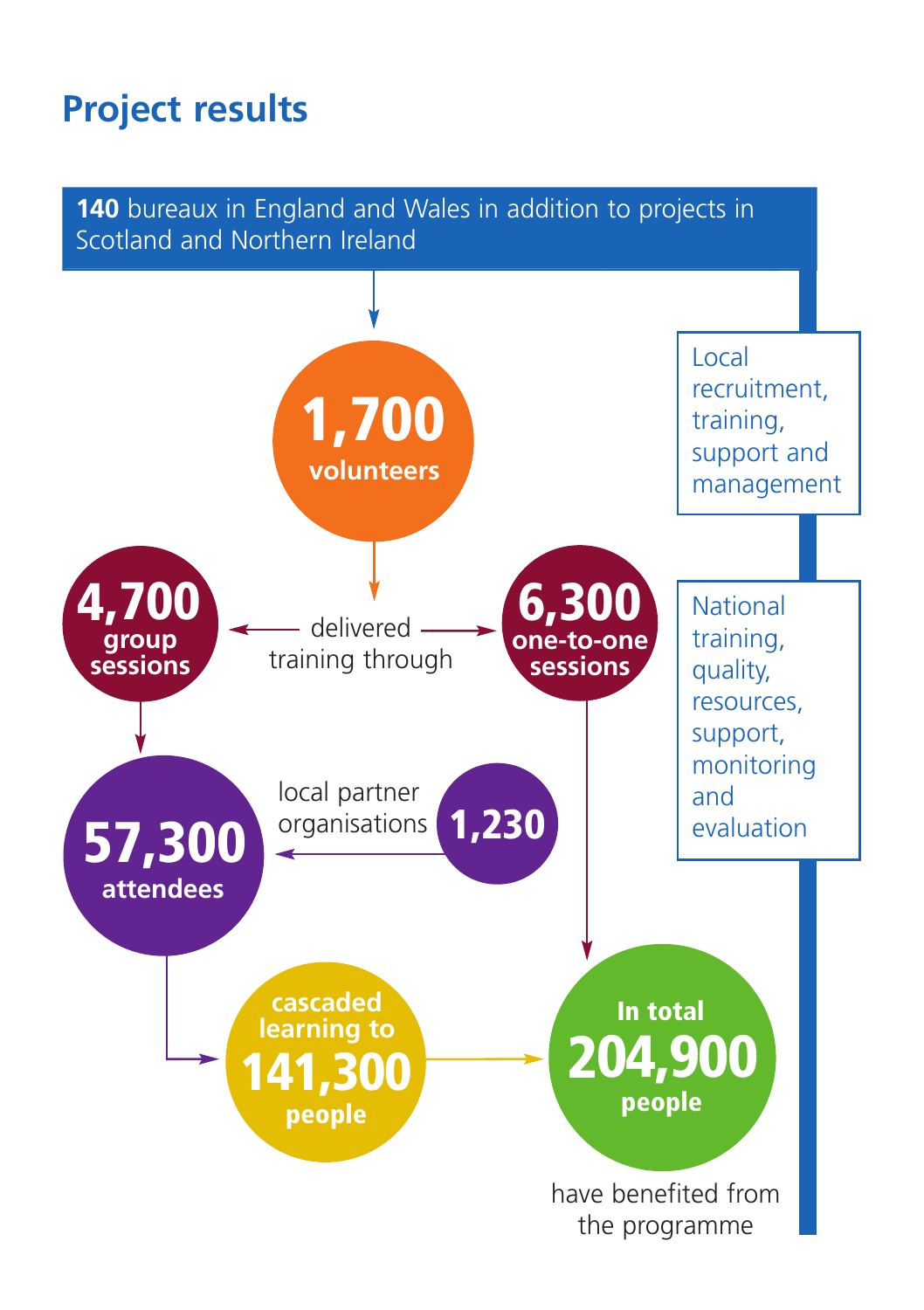# **Project results**

### **4.4 million** visits to the self help resources on **www.adviceguide.org.uk**

The money management pages of the Citizens Advice website have been developed and updated under the programme. Online money management advice and information, interactive budgeting tools and letter templates are available 24 hours a day for anyone who needs them, reaching people who have not attended MoneyActive sessions and providing extra follow up information for those who have.

### **Percentage of visits to each content page of the money management section of www.adviceguide.org.uk**



Savings **2%** Action your creditor can take **9%** Banking **5%** Borrowing money **10%** Gas and electricity **2%** Help with debt **47%** Insurance **1%** Mobile phones **4%** Mortgage problems **13%** Pensions **4%** Rent arrears **3%**

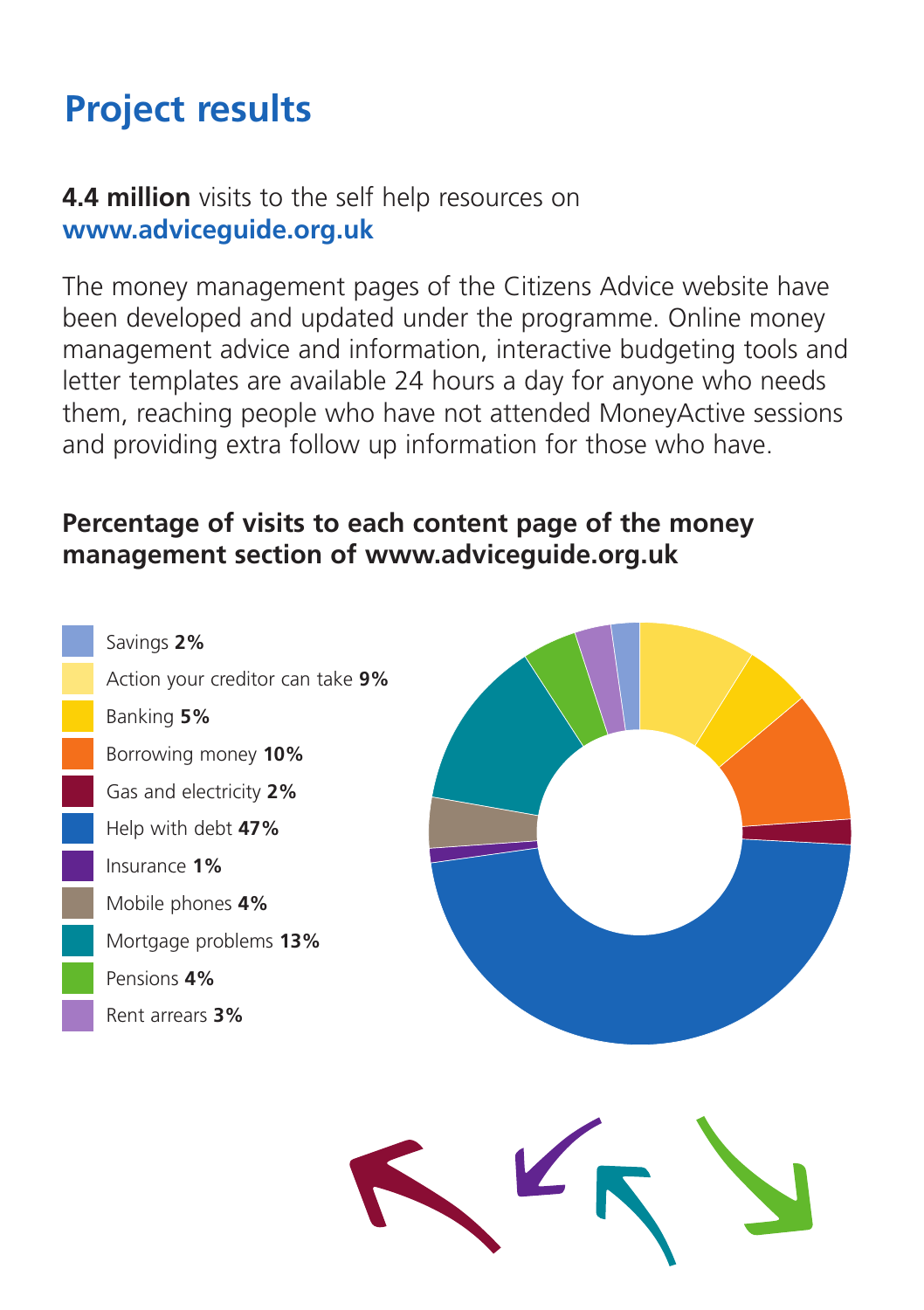### **MoneyActive volunteers**

The MoneyActive programme has proved particularly attractive to volunteers because it focuses on preventative, rather than reactive, support for clients. New volunteers, particularly those with finance or teaching backgrounds, have been keen to take on financial capability roles, along with many existing bureaux volunteers.

Whilst the ethnic diversity of MoneyActive volunteers is in line with that for Citizens Advice as a whole, the profile is younger (43 per cent under 45 compared to 30 per cent) and there is a higher percentage of male volunteers (40 per cent compared to 33 per cent). Citizens Advice considers this to be significant in terms of diversifying its volunteer base, a strategic aim for the service.

### **Volunteer roles**

The majority of volunteers have delivered group training, whilst others have been course assistants, carried out one-to-one sessions, or been involved in organising, supporting, evaluating or marketing the training.

"I have found that delivering MoneyActive sessions has increased my skills in communication and presentation. These new skills have had a positive impact both in my work and social life."

#### **Volunteer, Powys CAB**

### **Training for volunteers**

Bureaux staff and supervisors ensure that volunteers are trained to Citizens Advice quality standards and that they are fully supported to carry out their roles. Over 70 per cent of volunteers rated the training and ongoing support they received from their bureaux as excellent or very good.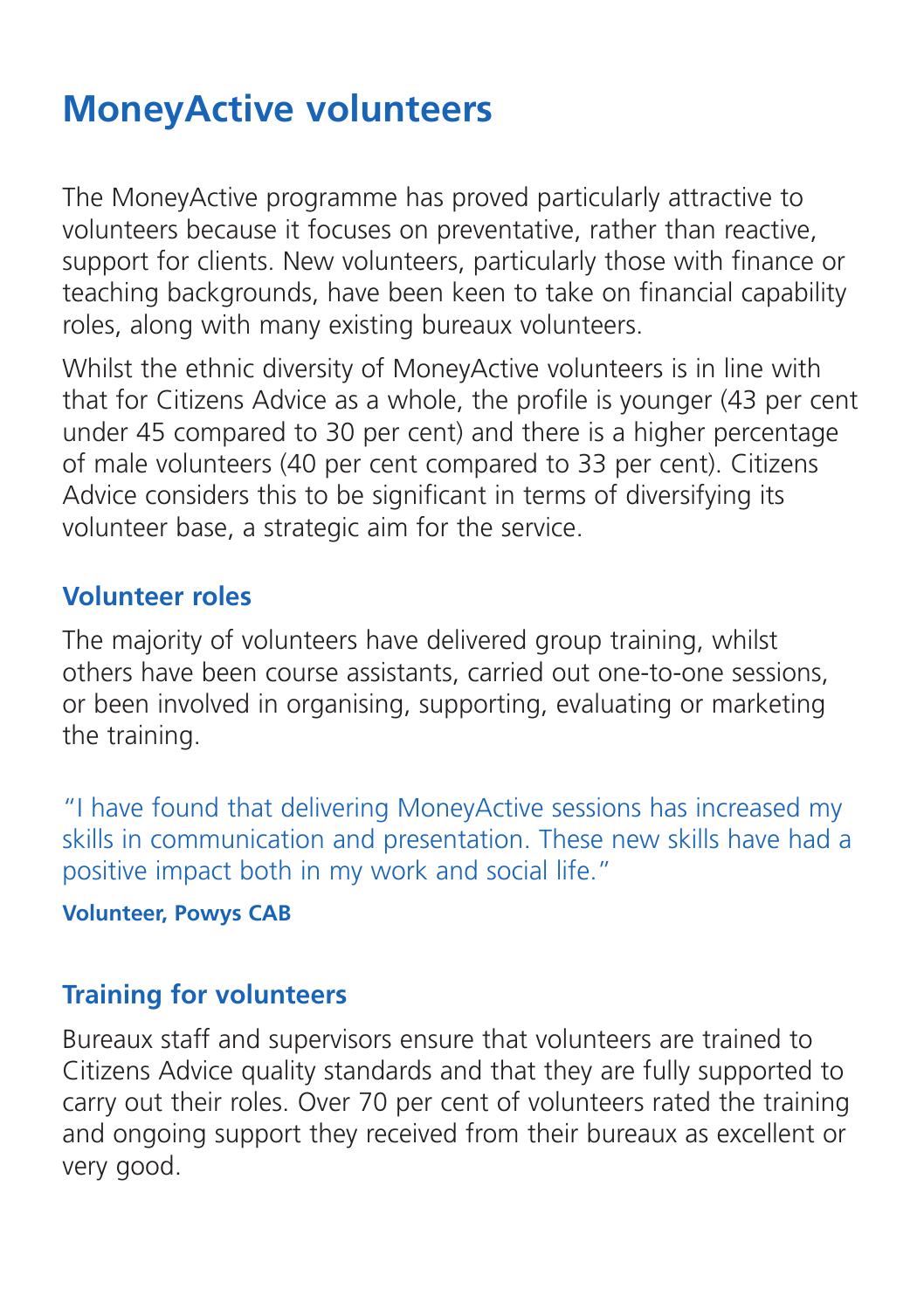### **MoneyActive volunteers**

Citizens Advice has developed online resources, e-learning and a two-day training skills course as part of the MoneyActive programme, together with bursaries for City and Guilds qualifications in adult teaching.

#### **Volunteer development**

Volunteers have gained skills and confidence through their involvement with the programme and some 32 per cent of those leaving MoneyActive went into education, paid employment or training.

"It has improved the personal skill set I can now offer a future employer."

**Volunteer hoping to find paid work**

Of the volunteers who hope to move on to paid employment, 80 per cent believed that the MoneyActive project will help "a great deal" or "quite a lot" in making this possible.

"Delivering financial training to the most vulnerable groups of people within society has increased both my own financial capability and motivation to begin a career within finance."

**Volunteer who has now started studying for their CIMA chartered accountancy qualification**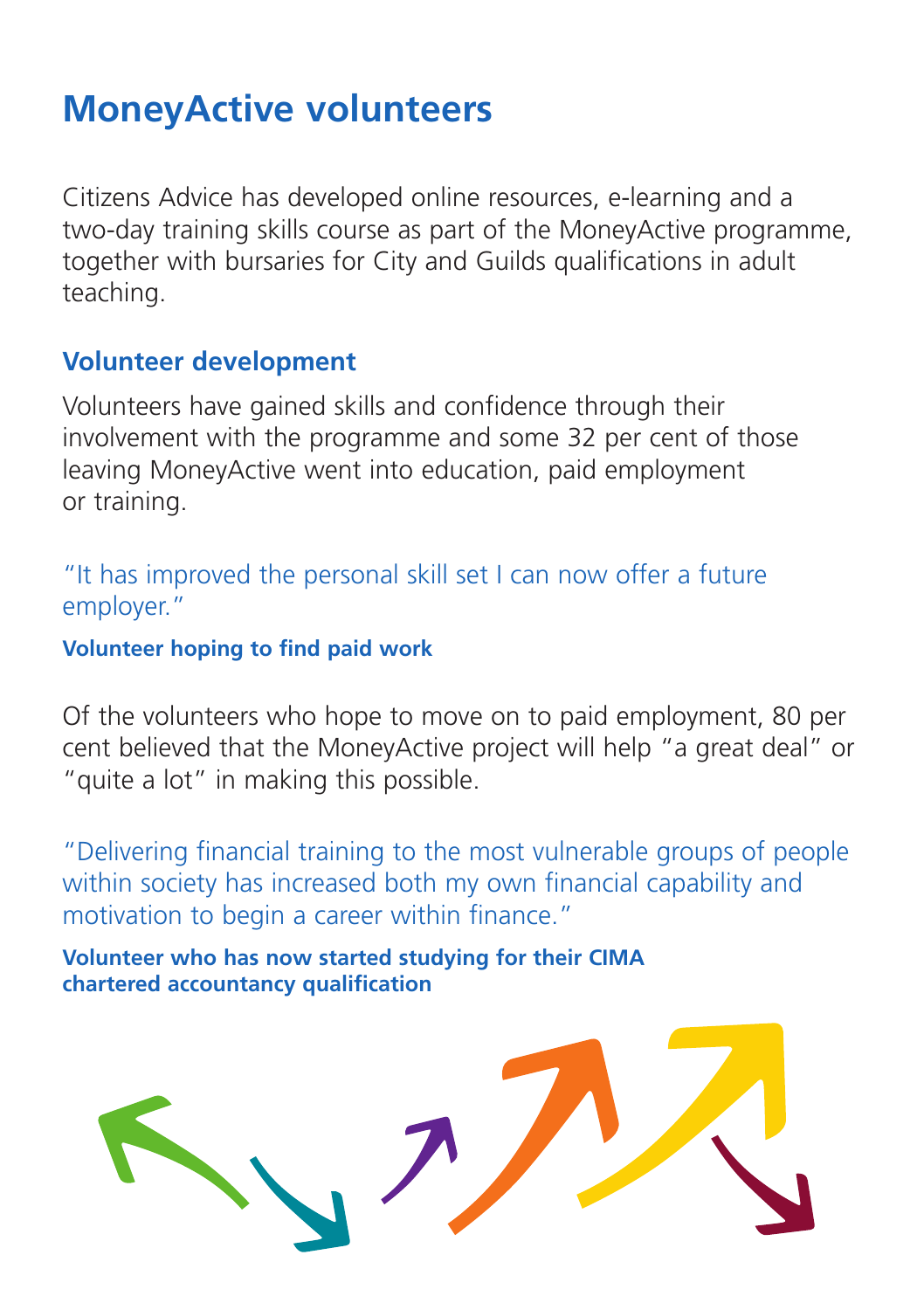#### **Volunteer added value**

Overall it is estimated that the MoneyActive volunteers have added a value of **£1.89 million** per annum to the capacity of the national Citizens Advice service. Qualified trainers also benefit the bureaux in terms of securing further funding for financial capability.

"The prospects of further funding after the end of the current MoneyActive project have been improved by the number of Preparing to Teach in the Lifelong Learning Sector (PTLLS) qualified trainers that the bureau now has."

**MoneyActive Co-ordinator, Portsmouth CAB**

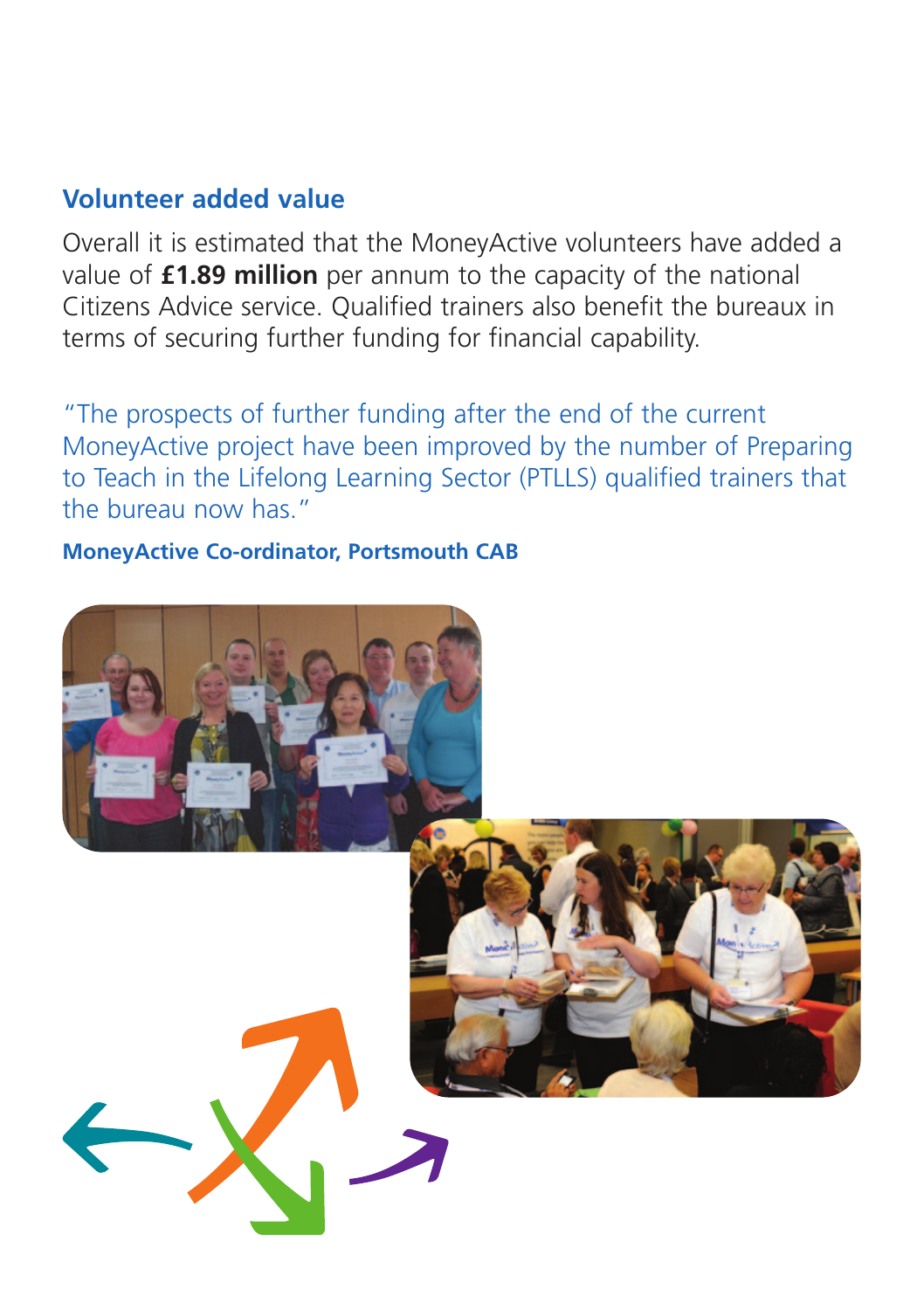# **Helping people to manage their money**

### **Gaining skills, knowledge and confidence**

'It has been well established over the course of the evaluation that MoneyActive training significantly increases end users' reported confidence in their ability to manage their finances.'

**Rocket Science independent evaluation report June 2012** 

#### **How confident are you managing your finances?**



When asked what they had found best about the training, common answers were tips on how to draw up a budget, explanations of annual percentage rates (APR) and learning the difference between priority and non priority debts.

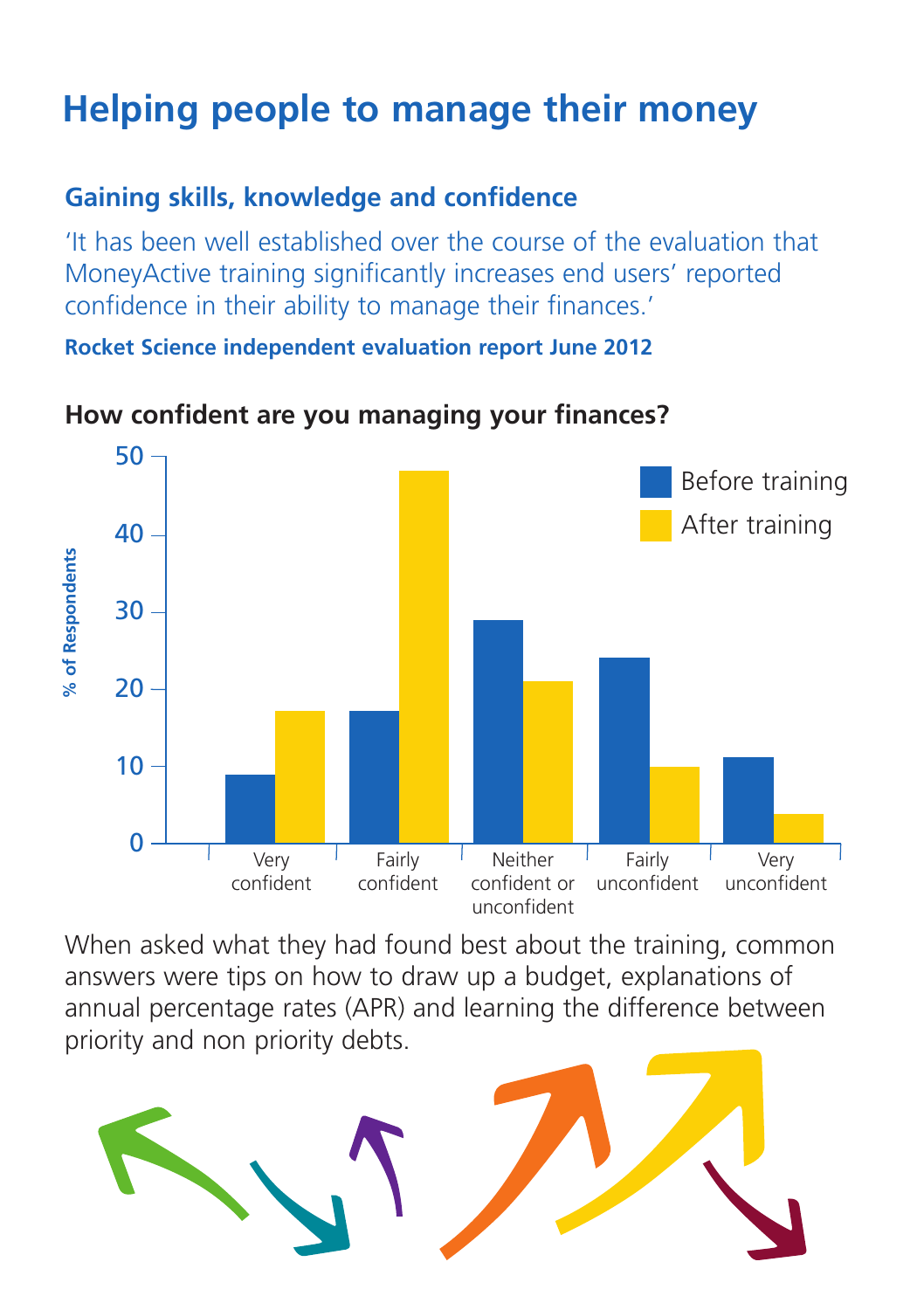Following the training, people reported on the changes they planned to make.

### **What do you plan to change about how you manage your money?**



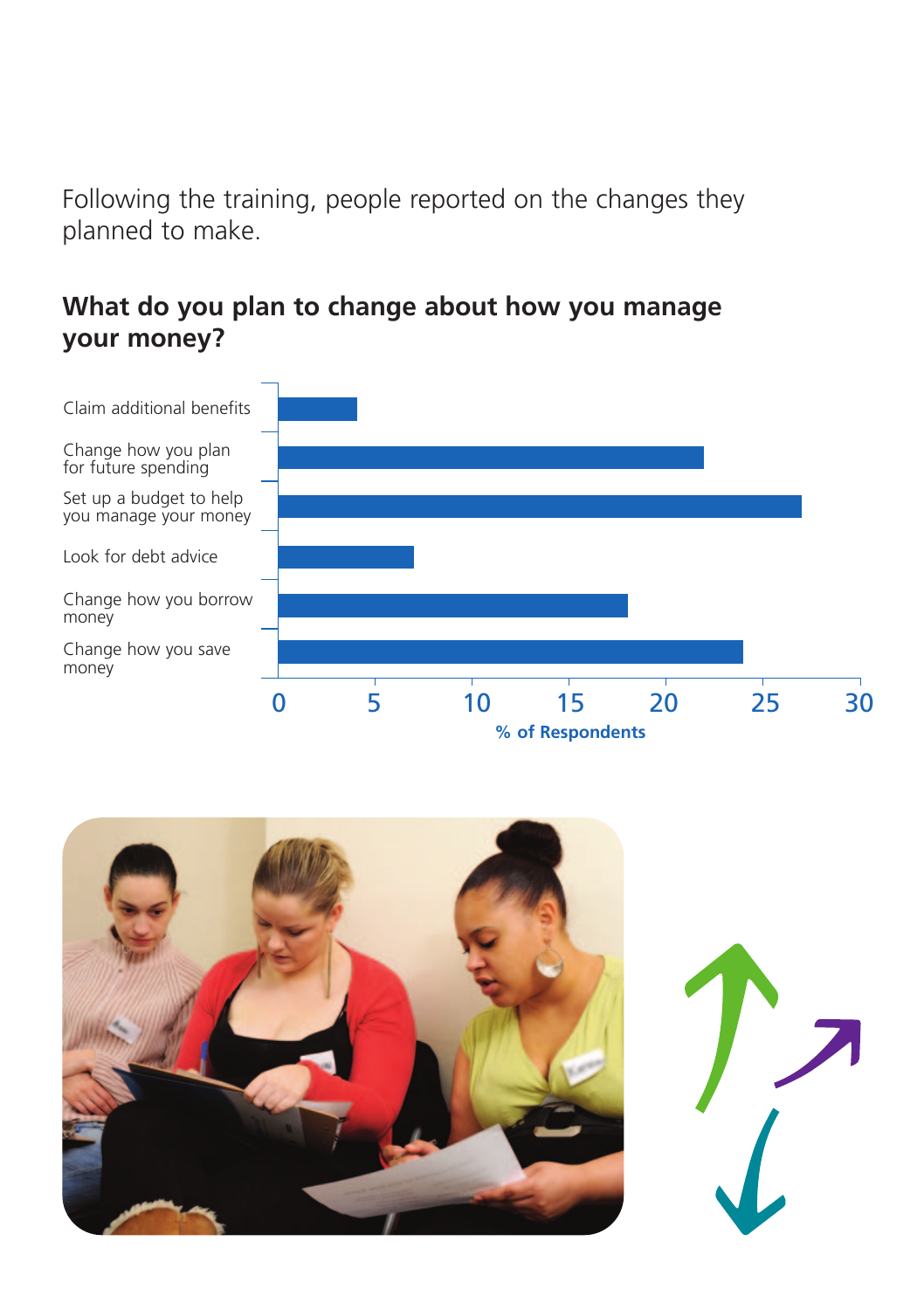# **Helping people to manage their money**

Paul\* says he always felt "awkward" with money. "I would waste it and spend it on unnecessary goods, like computer games and clothes", so when he heard about the MoneyActive training he thought it would be a good idea to go along. He felt the training gave him a "new perspective" on spending.

Paul has made a lot of changes based on what he learned. He manages and prioritises his money now to make sure that he can pay his board and lodging to his dad, and he did research to find a cheaper internet provider. Now he always makes sure that he leaves money to pay for the essentials, and saves the rest:

### *If I want a new computer game, for example, I'll save £5 each week so that*  " *I* can afford it.

He has now paid off his £300 overdraft so he is no longer in debt, and he cut up his credit card so that he can't use it. A direct debit has been set up for his phone and he always ensures that he has enough money in his account to pay it. He attended a plumbing course to improve his skills but negotiated to pay the fees every two weeks so that he is not left out of pocket. He has paid for a bus pass to save money in the long-run. "I'll always ignore mail I get from banks about credit cards and overdraft accounts as I know they are a bad idea; it's better to save up to buy the things you really want."

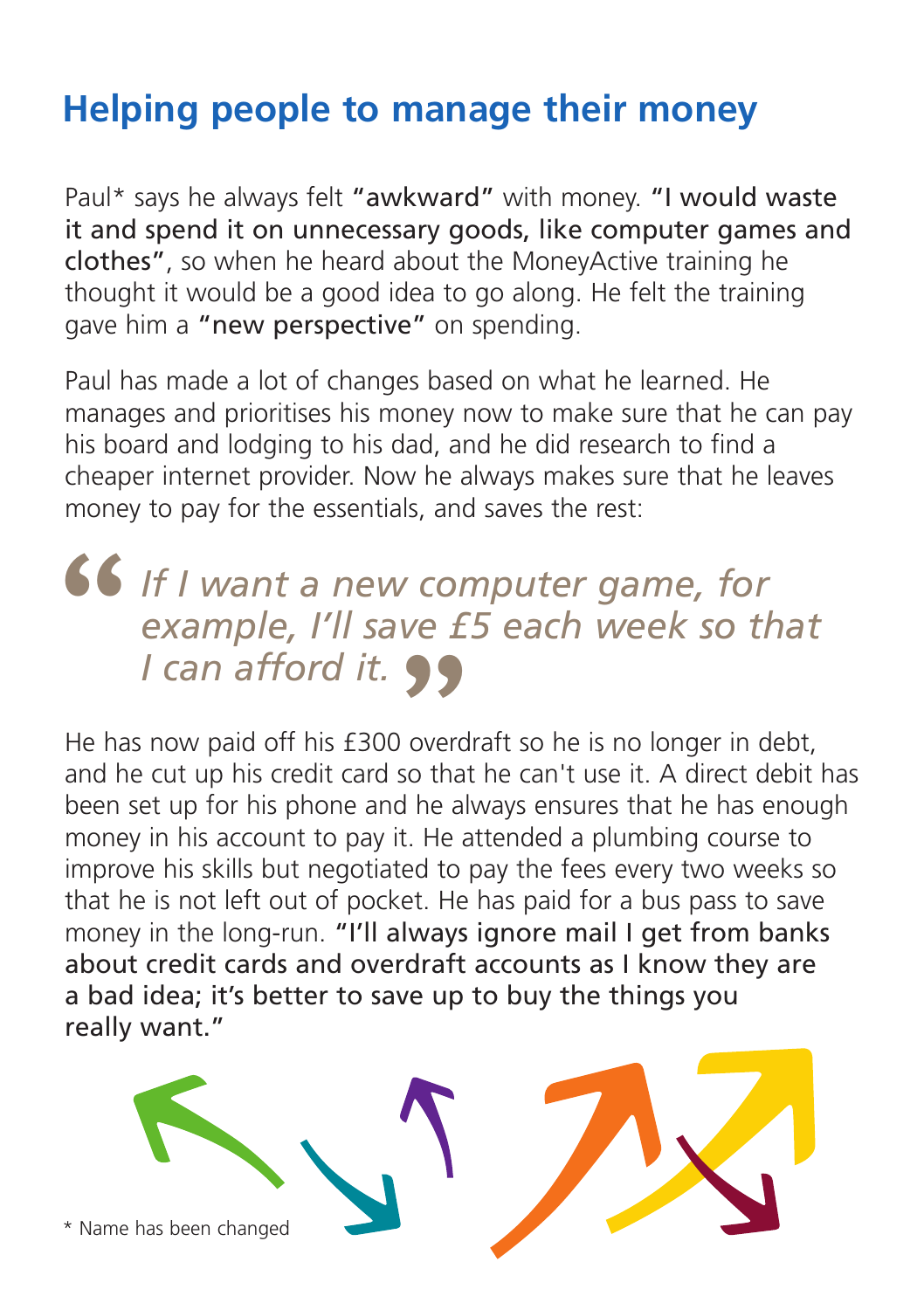Kate\* was struggling to manage her finances at the time she attended MoneyActive training, and her money worries were causing her a lot of stress: "I was having lots of financial problems with the bailiffs and not being able to pay bills…I was desperate and at my wits' end…. Everything was piling up with the council and council tax bills and I realised I just really needed help."

Kate attended two hours of MoneyActive training, held over two weeks. She really liked the course and found it "eye-opening".

For Kate, the training made a real difference. "It made me think about a lot of things I wouldn't otherwise have thought of, such as choosing the cheapest options when going shopping rather than buying big brand names, and about small things such as gas and electricity bills". In addition, Kate says, the course helped build her confidence.

*I used to squander money and can't believe how I used to be, but now I think ahead and plan my budget much more. I won't buy from catalogues anymore and always look for the cheapest option.* " "



\* Name has been changed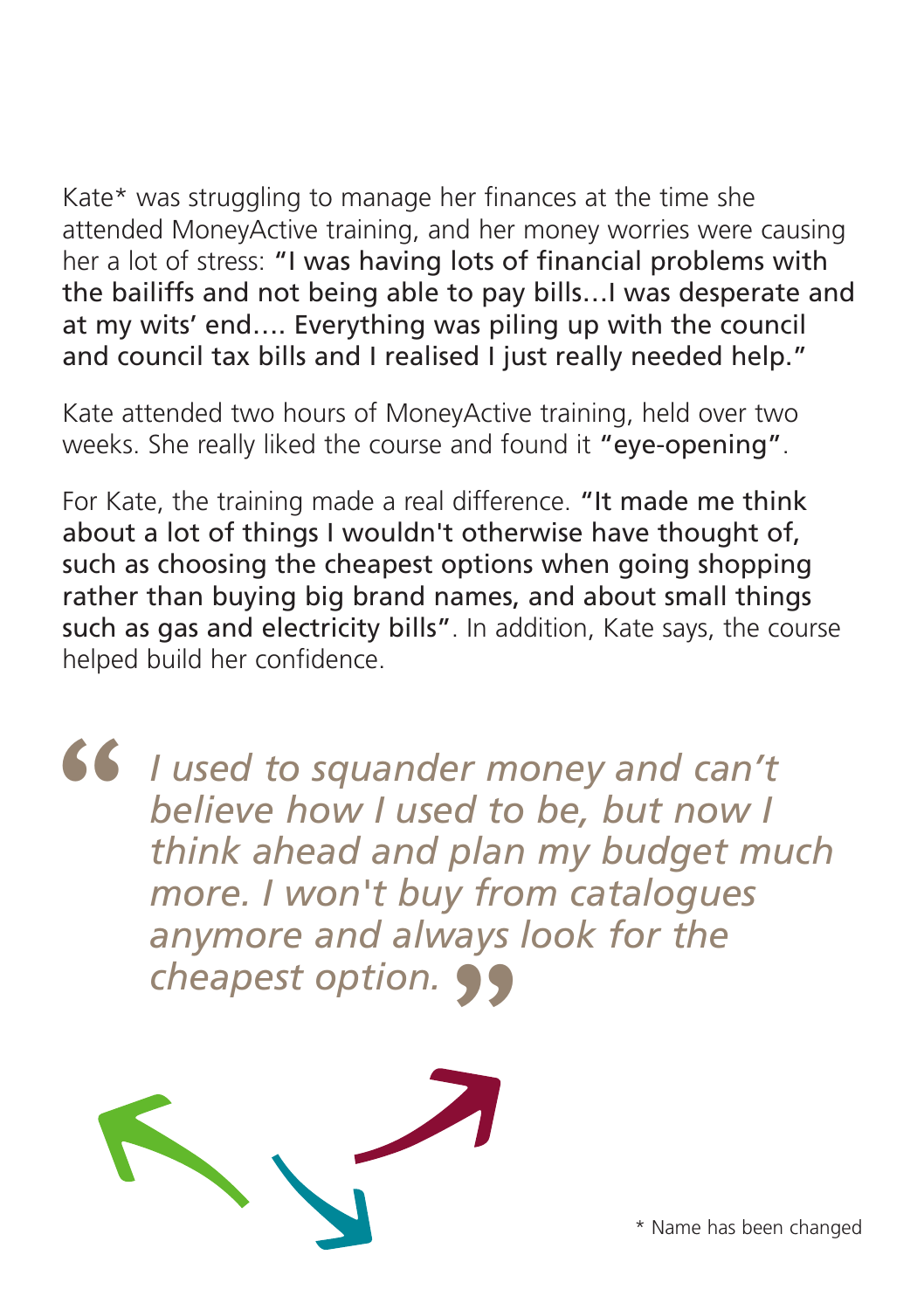# **Working in partnership with local communities**

MoneyActive has built on the strong relationships that Citizens Advice Bureaux have with many local organisations as volunteers deliver money management sessions to their frontline workers. It has also enabled bureaux to develop new partnerships and extend their reach into new groups, making communities more aware of the services offered.

"I feel I can spot someone with money problems now and I feel much more confident about what I could do to help."

#### **Frontline worker, Housing Association**



After the training, frontline workers report significant increases in their levels of knowledge and confidence and therefore their ability to pass on information and help their clients.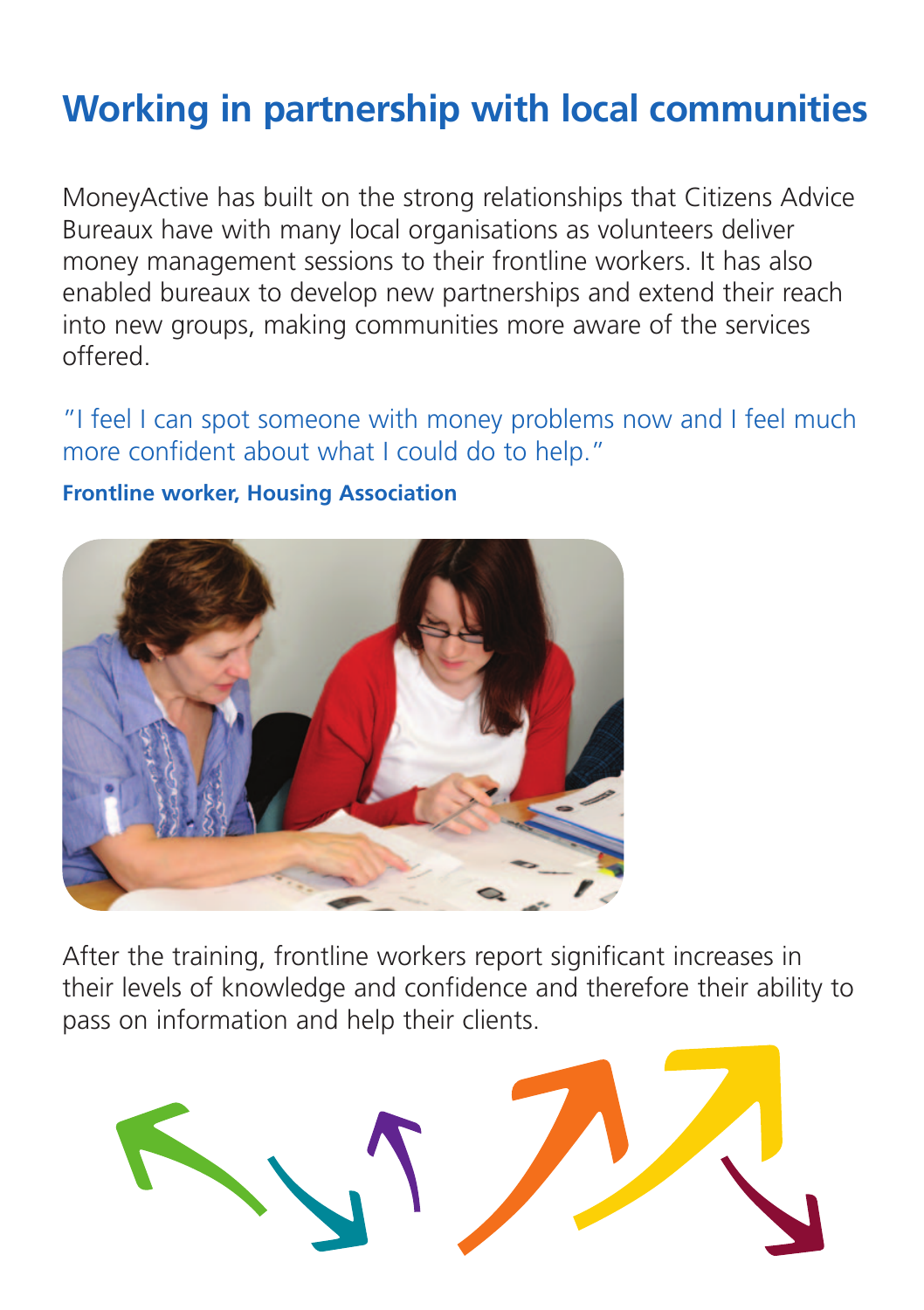#### **Frontline worker groups**





"We all seem more confident in discussing money with our clients. For those who've experienced or are experiencing domestic abuse, their financial skills are a very important part of their journey."

**Frontline worker, Liverpool Domestic Abuse Service**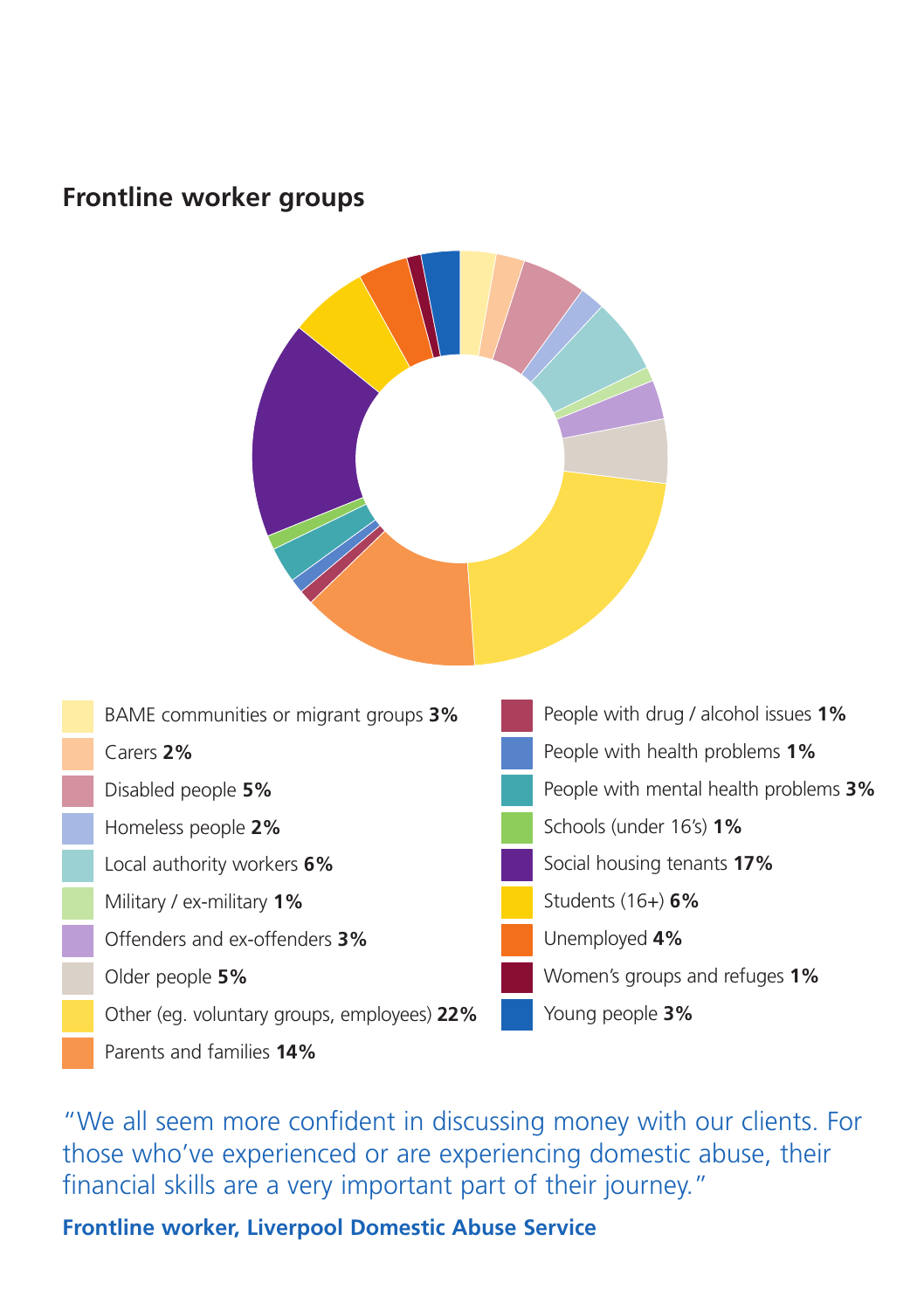# **The MoneyActive legacy**

The MoneyActive programme has given a significant boost to the capacity of the Citizens Advice service to deliver money management training with 75 per cent of all bureaux now involved in financial capability.

The programme has been successful in embedding the role of financial capability volunteer alongside other traditional advice and information roles within bureaux. The grants programme enabled bureaux to support these volunteers, particularly through the recruitment of volunteer and financial capability co-ordinators, a dedicated key resource to really develop and drive forward this preventative work.

On a national level, Citizens Advice now has the resources in place to support volunteers to become financial capability trainers.

Evidence of the impact of the training on end users and frontline workers has already enabled a significant number of MoneyActive bureaux to access or identify further funding to support financial capability. More than 70 per cent of MoneyActive bureaux intend to continue to provide group money management training and nearly 60 per cent of current MoneyActive volunteers reported that they anticipated being in the same role six months after the close of the programme.

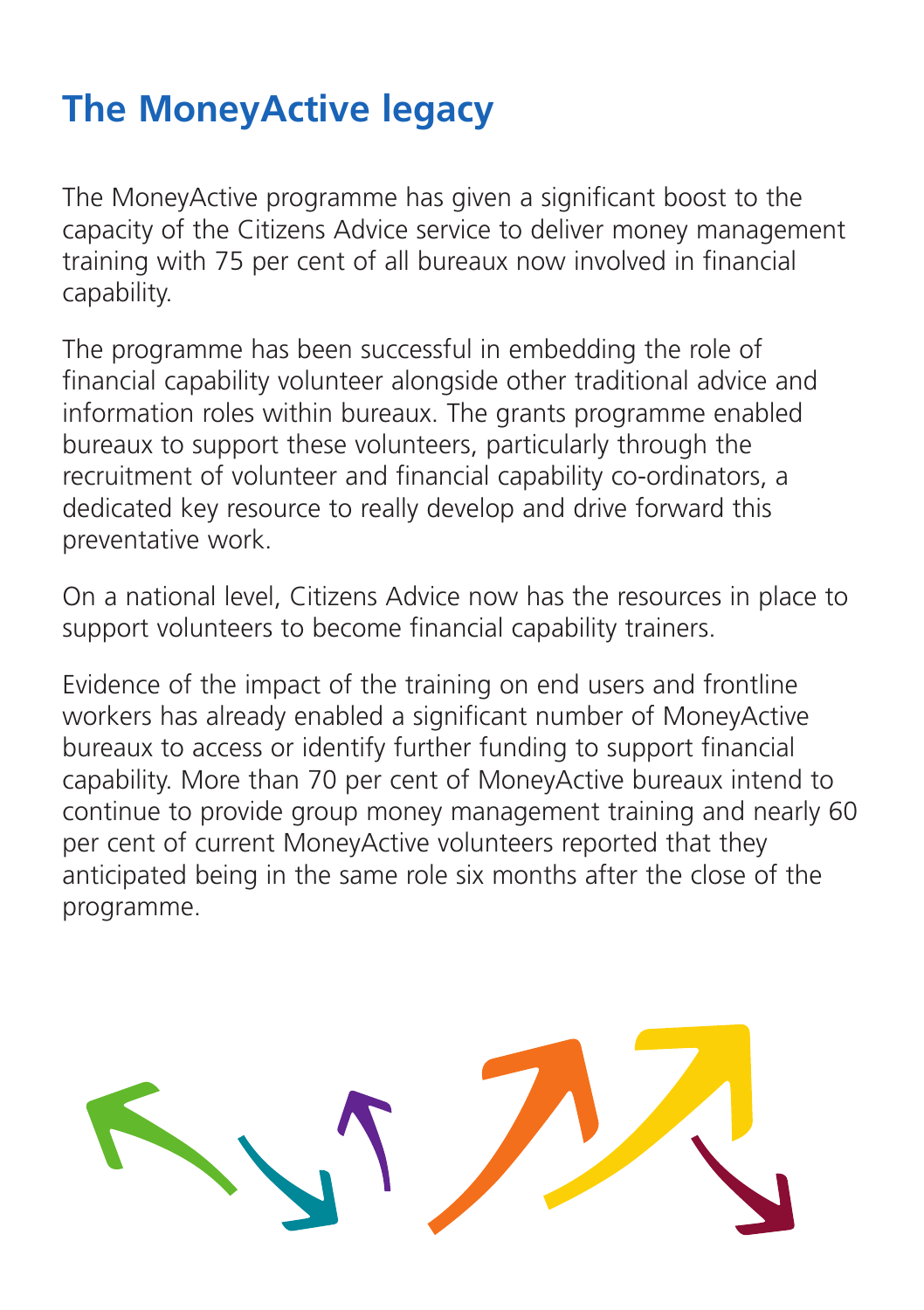### **Citizens Advice**

The Citizens Advice service comprises a network of local bureaux, all of which are independent charities, and national charity, Citizens Advice. Together we help people resolve their money, legal and other problems by providing information and advice and by influencing policymakers.

### **Nationwide Building Society**

As a UK based mutual, Nationwide Building Society exists solely for the benefit of our members, we help them and their families meet their financial needs in a sustainable, responsible and secure way – as we have done since 1846, in a manner that is open, honest, and fair.

Corporate Responsibility at Nationwide is all about being a responsible Financial Services provider whilst having a positive impact on our community and environment.

There are four key areas of our Corporate Responsibility strategy: community, environment, housing and finance, which we are actively progressing.